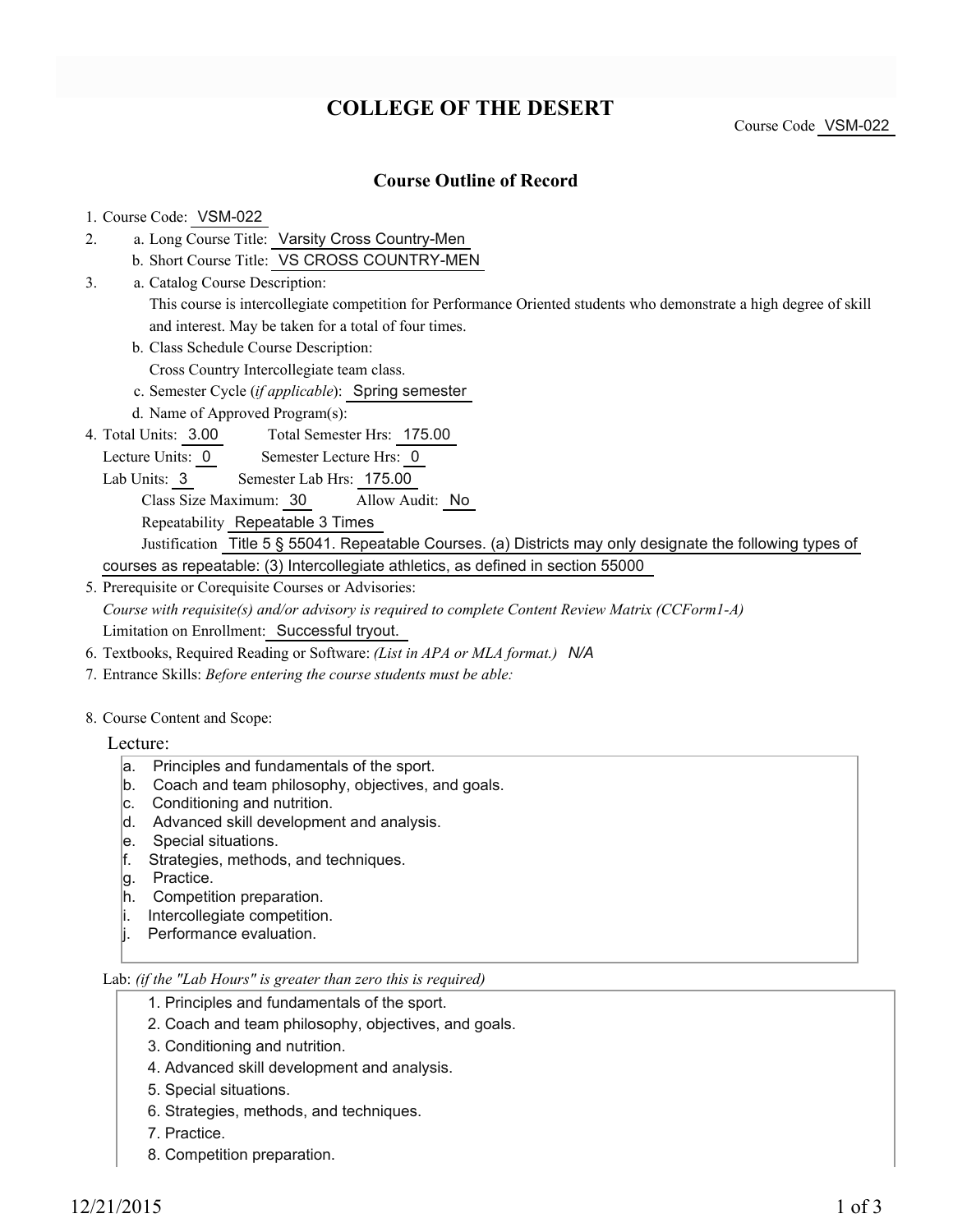## VSM 022-Varsity Cross Country-Men

- 9. Intercollegiate competition.
- 10. Performance evaluation.
- 9. Course Student Learning Outcomes:
	- 1. Develop physical fitness.
	- 2. Understand and apply eligibility/academic standards for collegiate athletics.
	- 3. Evaluate individual and team performance.
- 10. Course Objectives: Upon completion of this course, students will be able to:
	- a. Demonstrate potential to achieve skills at the level necessary to participate in intercollegiate athletics.
	- b. Maintain physical conditioning and training at the intercollegiate level.
	- c. Practice safety and injury prevention.
	- d. Understand the rules and strategies of the sport.
	- e. Exhibit character, sportsmanship and loyalty.

f. Assume responsibility.

- g. Maintain the academic standards necessary for participation in intercollegiate athletics and to attain educational goals.
- h. Identify and understand the dangers of substance abuse.
- Methods of Instruction: *(Integration: Elements should validate parallel course outline elements)* 11.
	- a. Demonstration, Repetition/Practice
		- b. Discussion

Other Methods:

Video Analysis (Team/Individual/Opponents)

- 12. Assignments: (List samples of specific activities/assignments students are expected to complete both in and outside of class.) In Class Hours: 180.00
	- Outside Class Hours: 0

-

a. In-class Assignments

b. Out-of-class Assignments

a. Intercollegiate Competition b. Review of Practice/Contest Videos c. Analysis of Intercollegiate and Professional Competition d. Upkeep of Notebook e. Assigned Reading f. Travel to Competition

- 13. Methods of Evaluating Student Progress: The student will demonstrate proficiency by:
	- Presentations/student demonstration observations
- 14. Methods of Evaluating: Additional Assesment Information:

a. Completing essay assignment b. Demonstrating proficiency in skill sets c. Improvement in performance as defined by season statistics against baseline measures d. Implementing game strategy through problem solving

15. Need/Purpose/Rationale -- All courses must meet one or more CCC missions.

PO-GE C5 – Personal Growth and Development

 Interact with individuals and within groups with integrity and awareness of others' opinions, feelings, and values.

- IO Personal and Professional Development Develop realistic goals.
- 16. Comparable Transfer Course

**University System Campus Course Number Course Title Catalog Year**

12/21/2015 2 of 3